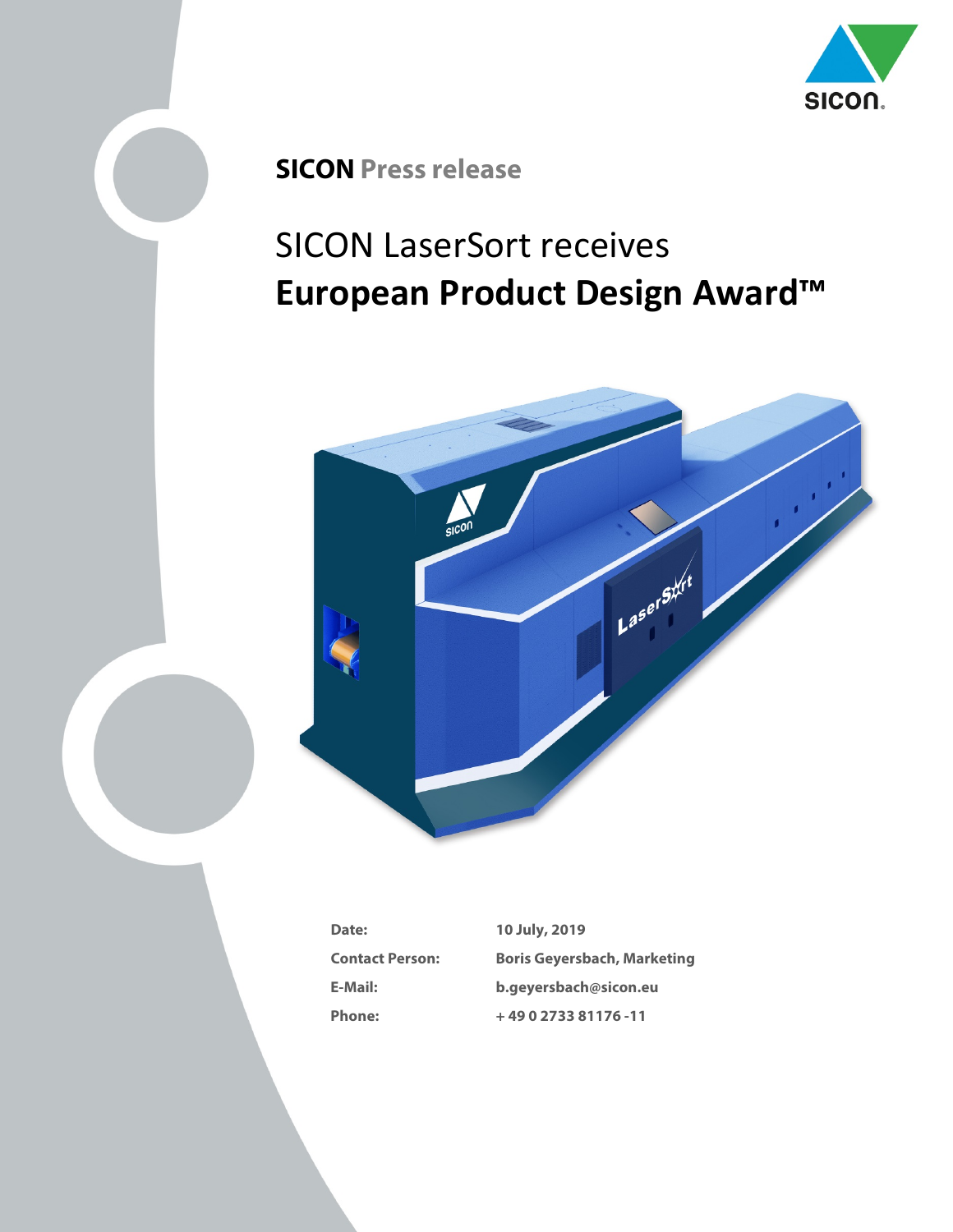

## **EUROPEAN PRODUCT DESIGN AWARD**

In cooperation with the European Parliament, the **European Product Design Award** honors the best product designers in Europe. The award was created to reward outstandingly designed products that improve life with their practical and thoughtful creations. The jury consists of independent designers, design professors and editors who are committed to brilliant design.

The evaluation is based on a number of criteria, such as: Innovation – Aesthetics - Functionality - Ergonomics - Environmental Sustainability, etc.

**And the winner is…**